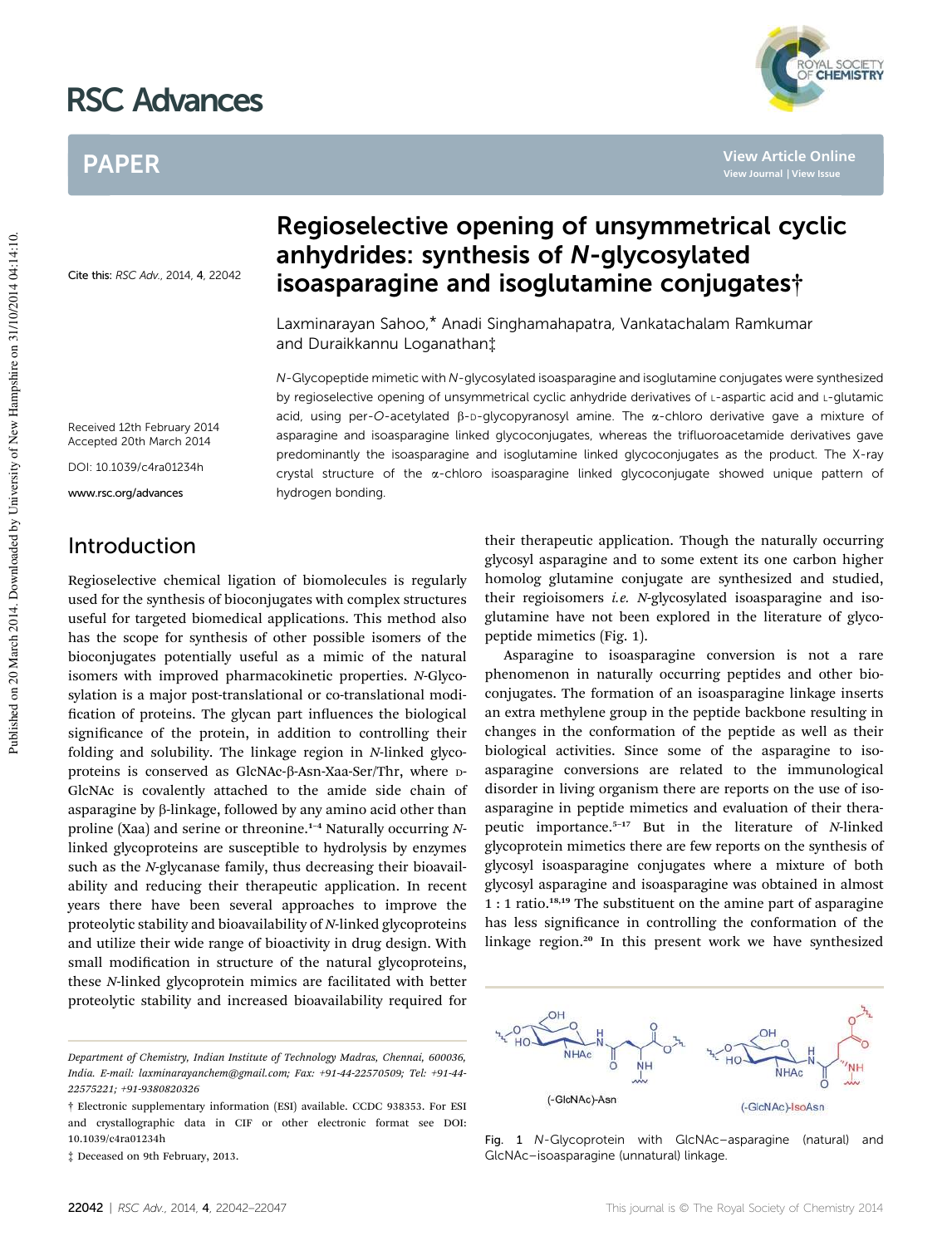*N*-glycosylated isoasparagine and isoglutamine conjugates by regioselective opening of cyclic aspartic or glutamic acid anhydrides using per-*O*-acetylated glycopyranosyl amine.

#### Results and discussion

In addition to the importance of halogenated bio-molecules in medicinal chemistry, considering the higher electronegativity of halogens regioselective reaction of cyclic anhydrides of aspartic or glutamic acid were planned to be achieved using halogenated derivatives of the amino acids. The reaction of per-*O*-acetylated  $\beta$ -D-glucopyranosyl amine (derived from the reduction of the corresponding azide) with 2-chlorosuccinic anhydride gave mixture of two regioisomers (Scheme 1). Both the isoasparagine (3) and asparagine (4) derivatives were obtained in 90% overall yield with  $2:1$  ratio of the two regioisomers. Purification of the crude reaction mixture by column chromatography followed by recrystallization gave the chlorine substituted isoasparagine precursor 3 in 50% yield. The rest of the product was obtained as a mixture of compounds 3 and 4.

In the  ${}^{1}H$  NMR spectrum of compound 3 the anomeric proton appeared as a doublet at 5.22 ppm with coupling constant of 9.2 Hz, whereas the amido proton (N*H*) appeared at 7.45 ppm with a coupling constant of 8.8 Hz. The alpha proton of the chlorine functionalized glycoamino acid (–C*H*Cl) appeared as a multiplet at 4.64–4.61 ppm which was correlated to the methylene protons which appeared as a multiplet in the range of 3.22–3.04 ppm. In the  $^{13}$ C NMR spectrum (100 MHz, CDCl3), the anomeric carbon appeared at 78.6 ppm. The alpha carbon of the chlorine functionalized glycoamino acid (–*C*HCl) appeared at 53.1 ppm and the methylene carbon of the chloroamino acid appeared at 38.8 ppm. The molecular ion peak [M + H]<sup>+</sup> of compound appeared at 482.1049 in the ESI-MS HRMS spectrum.

The chlorinated *N*-linked glycoamino acid 3 was recrystallized from a mixture of ethyl acetate and hexane at room temperature by slow evaporation method and the structure was solved in the *monoclinic* space group *P*21. The X-ray structure confirmed the isoaspargine linkage in the molecule. But there are two different conformations of the molecule in the crystal structure, depicted as A and B in Fig. 2. The conformation of the chlorinated aglycon part of the molecule differs in two different conformers (A and B) of the molecule in the crystal structure. The torsion angles in both the conformers of the molecule are listed in Table 1. The amide bond has a torsion angle of  $-125.06^{\circ}$  (O5A–C1A–N1A–C1') and 114.38° (C2A–C1A–N1A–C1') with the ring oxygen and C-2 carbon of glucose in conformer A.



Scheme 1 Synthesis of  $\alpha$ -chloro N-glycosylated derivative of aspartic acid.



Fig. 2 Conformers A and B in the crystal structure of molecule 3.

In conformer B the ring oxygen and the C-2 carbon have a torsion angle of  $-134.57^{\circ}$  (O5B-C1B-N1B-C1'B) and  $106.19^{\circ}$ (C2B–C1B–N1B–C1<sup>'</sup>B) with the amide bond, respectively. The *N*glycosylated amide bond and the free acid group in compound 3 has a torsion angle of  $173.42^{\circ}$  (C1'-C2'-C3'-C4') and  $62.59^{\circ}$  $(C1/B-C2/B-C3/B-C4'B)$  in conformer A and B, respectively. The chlorine has a torsion angle of 143.55° (N1A-C1'-C2'-Cl1A) and 72.69° (N1B-C1'B-C2'B-Cl1B) with the amide bond for conformer A and B, respectively; whereas the angle between the chlorine and the free acid is  $-88.82^{\circ}$  (Cl1A-C2'-C3'-C4') and  $-178.11^{\circ}$  (Cl1B-C2'B-C3'B-C4'B) in A and B, respectively.

The two conformers (A and B) of molecule 3 not only differ in their conformation, but also in their participation in hydrogen bonding in the crystal structure. The bond parameters of three different types of hydrogen bonds in molecule 3 are listed in Table 2.

All the molecules with conformation A are connected to each other by regular H-bonds O2'-H2O···O8A in zigzag style, where the acid groups connected to anomeric positions are H-bonded to C-3 acetate carbonyls (Fig. 3).

On the other hand, all the molecules with conformation B are connected to each other by an infinite chain of H-bonds  $N1B-H1NB\cdots O1/B$ , where the N-H protons of the anomeric amide groups are connected to CO oxygen of anomeric amide of the next molecule. This infinite chain of hydrogen bonding arranges the molecules (conformer B) in anti-parallel orientation (Fig. 4).

The molecules with conformation A are connected to molecules with conformation **B** by regular H-bonds  $O3'B-H3O\cdots$ O9A, where the C-4 acetate CO group in conformer A are Hbonded to an acid functionality at the anomeric position of conformer B. These three different types of regular H-bonds

Table 1 Selected torsion angles in molecule 3

| Conformer A                   |                  | Conformer <b>B</b>          |                  |
|-------------------------------|------------------|-----------------------------|------------------|
| Selected atoms                | Angle $(^\circ)$ | Selected atoms              | Angle $(^\circ)$ |
| $O5A-C1A-N1A-C1'$             | $-125.06$        | $O5B-C1B-N1B-C1'B$          | $-134.57$        |
| $C2A-C1A-N1A-C1'$             | 114.38           | $C2B-C1B-N1B-C1'B$          | 106.19           |
| $N1A-C1' - C2' - C11A$        | 143.55           | $N1B-C1'B-C2'B-C11B$        | 72.69            |
| $O1' - C1' - C2' - C11A$      | $-37.75$         | $O1/B-C1/B-C2/B-C11B$       | $-106.60$        |
| $C1'$ – $C2'$ – $C3'$ – $C4'$ | 173.42           | $C1'B-C2'B-C3'B-C4'B$       | 62.59            |
| $Cl1A-C2' - C3' - C4'$        | $-88.82$         | $Cl1B-C2'B-C3'B-C4'B$       | $-178.11$        |
| $C2'$ - $C3'$ - $C4'$ - $O2'$ | $-8.41$          | $C2'B - C3'B - C4'B - O2'B$ | 20.04            |
| $C2'$ -C3'-C4'-O3'            | 174.58           | $C2'B - C3'B - C4'B - O3'B$ | $-160.05$        |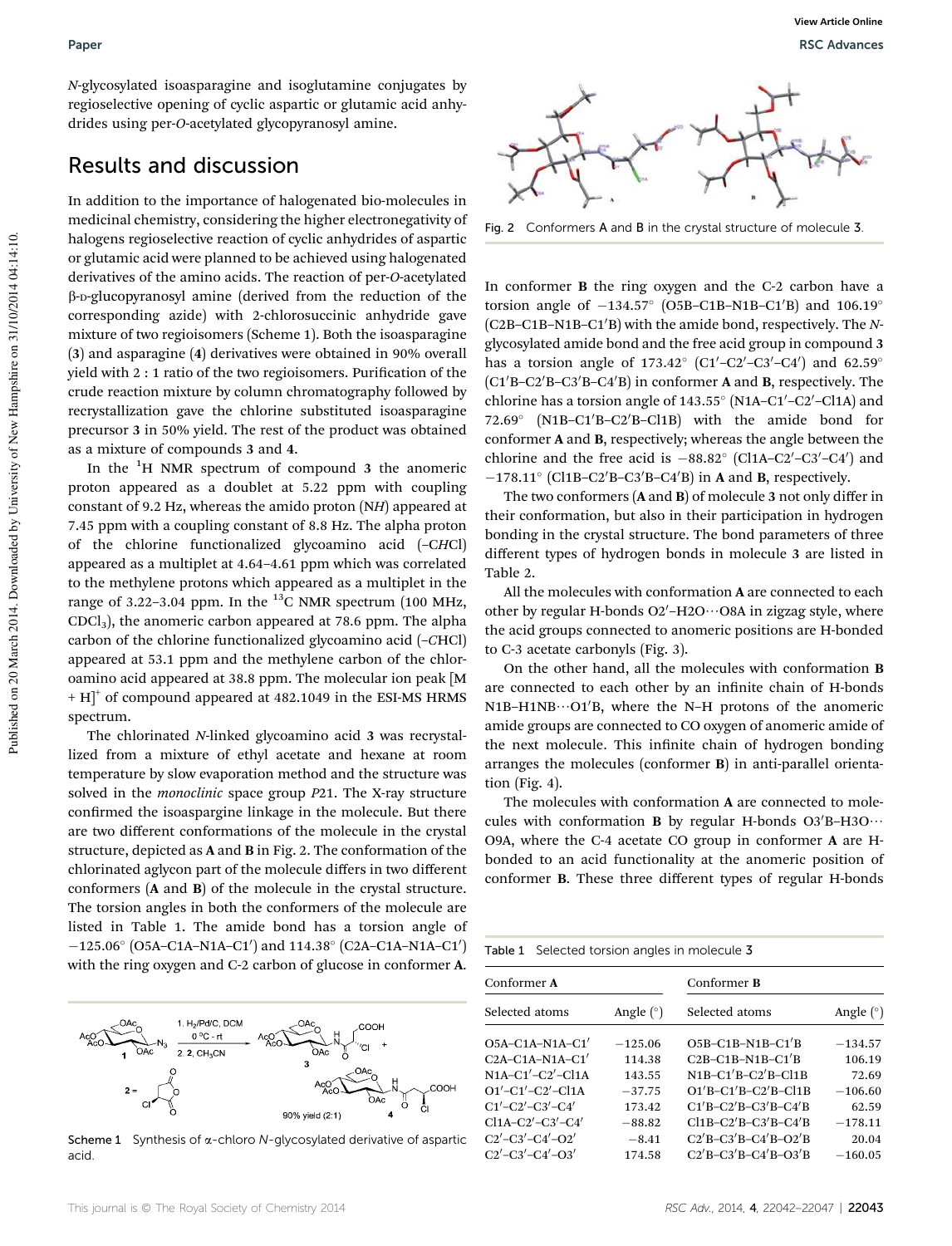Table 2 H-bond parameters

| $D-H\cdots A$                                                   | $D-A(A)$       | Angle D-H $\cdots$ A $(^{\circ})$ |
|-----------------------------------------------------------------|----------------|-----------------------------------|
| $N1B-H1NB\cdots O1/B$                                           | 2.861          | 165.11                            |
| $O2'$ -H <sub>2</sub> O $\cdots$ O8A<br>$O3'B - H3O \cdots O9A$ | 2.685<br>2.763 | 165.66<br>175.81                  |
|                                                                 |                |                                   |

arranged the molecules in a three-pillared structure, where two pillars of conformer B arranged in an anti-parallel way are connected to molecules with conformation A (Fig. 5 and 6).

Since the reaction with chlorinated cyclic anhydride gave a mixture of asparagine and isoasparagine derivatives we concentrated on improving the regioselectivity of the reaction. Compared to literature reported methods when the amino group of the aspartic acid was replaced by a more electronegative group such as chlorine, the unnatural glycosyl asparagine precursor was obtained as the major product. Reports on the use of a larger group such as –cbz in place of chlorine showed lack of regioselectivity in the reaction  $(1 : 1)$ .<sup>19</sup> These results suggested that electronic factors, rather than steric factors, play a major role in controlling the regioselectivity of the reaction. Keeping this in mind, the amino group of aspartic acid was converted to its trifluoroacetamido derivative by reacting aspartic acid with trifluoroacetic anhydride to give 2-trifluoroacetamido succinic anhydride (6). 2-Deoxy-2-acetamido-3,4,6-tri-*O*-acetyl-β-D-glucopyranosyl amine synthesized by catalytic hydrogenation of 2 deoxy-2-acetamido-3,4,6-tri-*O*-acetyl-β-<sub>D</sub>-glucopyranosyl azide (5) was reacted with 2-trifluoroacetamido succinic anhydride in dry acetonitrile (Scheme 2) to give the unnatural glycosyl isoasparagine (7) as the major product along with a small amount of compound 8 (ratio  $9:1$ ). The crude reaction mixture was purified by column chromatography to give the unnatural glycosyl isoasparagine derivative 7 in 80% overall yield.

The anomeric proton of compound 7 appeared as multiplet in the range of 5.08–5.04 ppm with H-4 in the  ${}^{1}$ H NMR spectrum of compound. The alpha proton of the trifluoroacetamido functionalized glycoamino acid (-CHNHCOCF<sub>3</sub>) appeared as a triplet at 4.71 ppm which was correlated to the methylene

protons which appeared in the range of 2.98–2.79 ppm. In the  $13<sup>13</sup>C$  NMR spectrum the anomeric carbon appeared at 78.4 ppm. The formation of the product 7 was further confirmed by appearance of the molecular ion peak  $[M + Na]$ <sup>+</sup> at 580.1379 in the high resolution ESI-MS spectrum.

After synthesis of the glycosyl isoasparagine conjugate by reaction of per-*O*-acetylated glycopyranosyl amine and 2 substituted succinic anhydride, the methodology was extended to the synthesis of glycosyl glutamine conjugates. The synthesis of glycosyl glutamine conjugate was carried out under identical reaction conditions involving conversion of <sup>L</sup>-glutamic acid to anhydride (9) by reaction with trifluoroacetic anhydride followed by reaction of the vacuum dried anhydride with 2-deoxy-2-acetamido-3,4,6-tri-*O*-acetyl-β-<sub>D</sub>-glucopyranosyl amine (Scheme 3). The  ${}^{1}$ H NMR and  ${}^{13}$ C NMR spectra of the column purified product showed formation of single product. The <sup>1</sup>H NMR spectrum of compound 11 showed the anomeric proton appearing as multiplet along with H-3 in the range of 5.27–5.22 ppm. The alpha proton of the glycoamino acid appeared along with H-6a as a multiplet in the range of 4.30–4.22 ppm, which was correlated to the methylene protons, which appeared as three different multiplets in the range of 2.50–1.90 ppm. The absence of peaks corresponding to the trifluoroacetamido group (NHCO $CF_3$ ) in the <sup>13</sup>C NMR spectrum suggested the formation of cyclic glycoamino acid 11 which was further confirmed by the appearance of a molecular ion peak at 480.1587 in the ESI-MS HRMS spectrum.

The mechanism of formation of the unnatural cyclic glutamine conjugate can be explained as follows. When glutamine is treated with trifluoroacetic anhydride, the two acid groups form a mixed anhydride with trifluoroacetic anhydride. The amine reacts with the  $\gamma$ -amino acid anhydride to get the five membered ring containing cyclic amide compound  $(9)$  whereas the  $\alpha$ -acid group remains as the mixed anhydride which upon reaction with 2-deoxy-2-acetamido-3,4,6-tri-*O*-acetyl-β-<sub>D</sub>-glucopyranosyl amine forms the single cyclic glutamine conjugate (11).

After synthesis of the GlcNAc-IsoGln derivative (11), the methodology was further verified with p-glucose and the corresponding cyclic glutamine conjugate (10) was found to be the only product based on their NMR and ESI-MS HRMS



Fig. 3 Infinite chain of H-bonding in compound 3 (conformer A).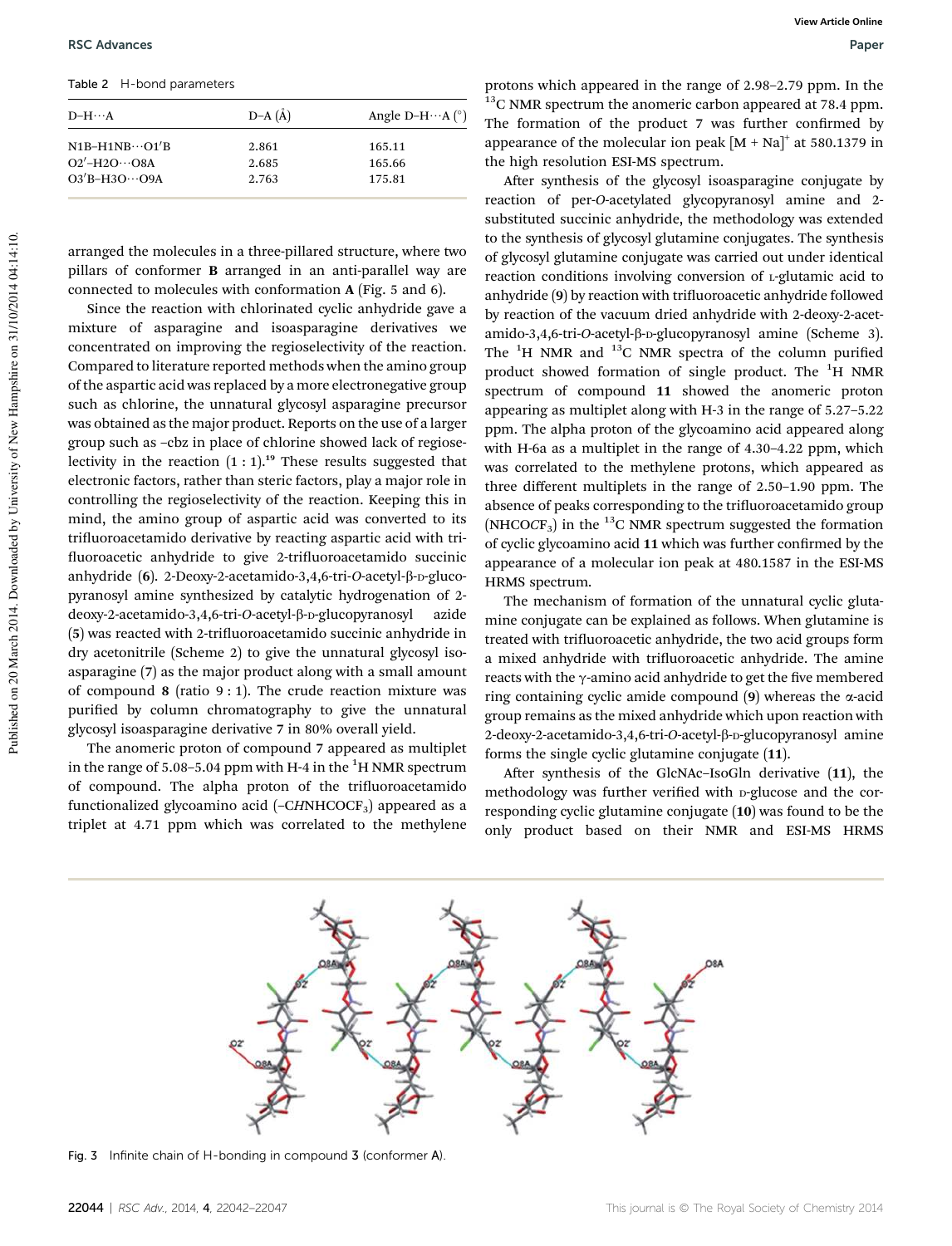

Fig. 4 Infinite chain of hydrogen bonding in compound 3 (conformer B).

spectroscopic analysis after column purification. Compared to aspartic acid in the case of glutamic acid the presence of an additional methylene group in the side chain facilitates the formation of *N*-glycosylated cyclic amide derivatives of glutamine (10 and 11).

#### Summary and conclusion

In conclusion, chlorinated as well as trifluoroacetamido derivative of *N*-glycosylated isoasparagine and cyclic isoglutamine conjugates were synthesized from the reaction of sugar amine and corresponding cyclic anhydrides. The synthesis of cyclic amides from amino acid using simple methodology done in this

present work is not known in the literature and can be used in the area of peptidomimetic and glycopeptide synthesis. Although the chlorinated derivative gave a mixture of asparagine and isoasparagine linked products, the X-ray structural study of the isoaspargine derivative (4) showed a unique pattern of hydrogen bonding. The regioselective reaction of tri fluoroacetamide functionalized cyclic anhydrides gave the corresponding isoasparagine derivative as the major product and the cyclic isoglutamine derivatives as the only product. The replacement of the methylene group from the *N*-glycosylated side chain in natural GlcNAc–Asn linkage to the peptide backbone in isoasparagine will increase the conformational flexibility and proteolytic stability. The application of these



Fig. 5 Three-pillared hydrogen bonding in compound 3 (conformer A and B).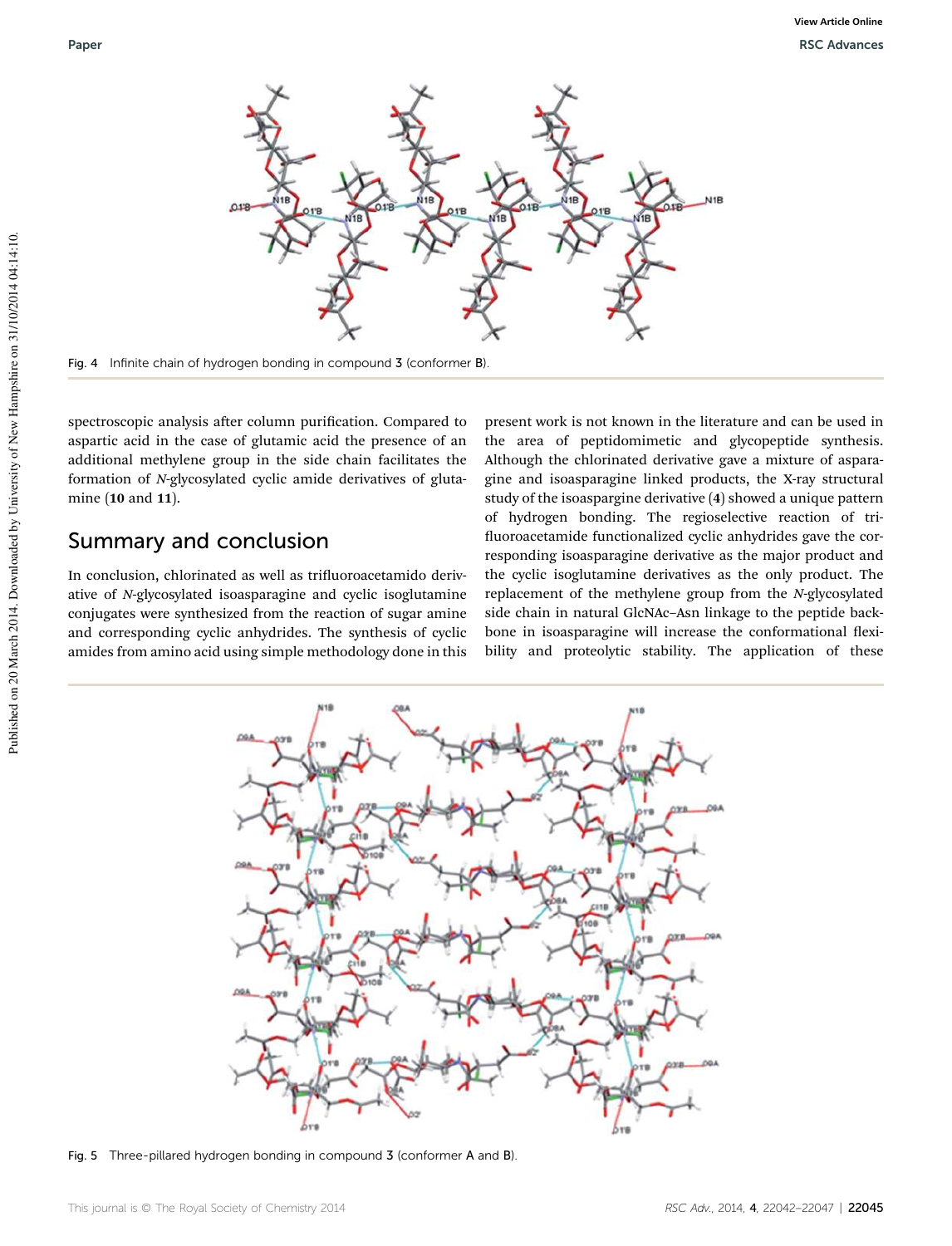

Fig. 6 Hydrogen bonding pattern in the crystal structure of compound 3 (conformer A and B).



Scheme 2 Synthesis of  $\alpha$ -N-trifluroacetamido N-glycosylated derivative of aspartic acid.



Scheme 3 Synthesis of N-glycosylated lactam derivative of L-glutamic acid.

isoaspargine and isoglutamine conjugates in the synthesis of glycopeptide mimic has enormous scope in biomedical research yet to be explored.

# Experimental section

#### General methods

All the solvents were used after distillation and dry solvents were prepared using standard methods. All reagents purchased

from commercial sources were used without any purification. NMR spectra were recorded on 400 MHz NMR spectrometer. The assignment of  ${}^{1}H$  NMR spectra was done with the help of <sup>1</sup>H<sup>-1</sup>H COSY spectra. All mass spectra were recorded in Q-TOF electrospray ionization spectrometer. Column chromatography was performed over 100–200 mesh silica with ethyl acetate and hexane as the eluent.

1. Synthesis of glycopyranosyl asparagine analogs by reaction of per-O-acetylated glycopyranosyl amine and 2-substituted succinic anhydride (3 and 7). Per-*O*-acetylated glycopyranosyl azide (1 or 5; 1 mmol) was reduced to the corresponding amine using Pd/C (10 wt%) in dry dichloromethane (5 mL) under hydrogen atmosphere. After the reduction was over, indicated by TLC, the solution was cooled to  $0^{\circ}$ C. To this a solution 2substituted succinic anhydride (2 or 6, 1 mmol in 5 mL dry acetonitrile) was added dropwise. The reaction was continued for 24 h at room temperature. Acetonitrile (50 mL) was added to the reaction mixture and the contents were filtered through a filter paper. The filtrate was concentrated to dryness and the crude product was purified by column chromatography.

*Compound* 3. Yield 60%, m.p.: 155-159 °C,  $[\alpha]_D$ : -18.8° ( $c =$ 0.5, MeOH, 25 °C), <sup>1</sup>H NMR (CDCl<sub>3</sub>, 400 MHz):  $\delta$  7.45 (d, 1H, *J* = 8.8 Hz, NH), 5.33 (t, 1H,  $J = 9.2$  Hz, H-3), 5.22 (t, 1H,  $J = 9.2$  Hz, H-1), 5.09 (t, 1H,  $J = 9.6$  Hz, H-4), 5.02 (t, 1H,  $J = 9.2$  Hz, H-2), 4.64–4.61 (m, 1H, Cl–C*H*–CH2), 4.31–4.28 (dd, 1H, H-6a), 4.11– 4.08 (dd, 1H, H-6b), 3.85–3.83 (m, 1H, H-5), 3.22–3.04 (dq, 2H, Cl-CH-CH<sub>2</sub>), 2.09, 2.06, 2.03 (×2) (4s, 12H, COCH<sub>3</sub>) ppm; <sup>13</sup>C NMR (CDCl<sub>3</sub>, 100 MHz): δ 171.1, 170.7, 170.0, 169.5, 168.5 (-CO-CH3), 78.6, 73.7, 72.6, 70.2, 68.1, 61.5, 53.1, 38.8, 20.7, 20.5 ppm; ESI-MS HRMS: observed 482.1049 for  $[M + H]^{+}$  calculated 482.1065 for  $C_{18}H_{25}NO_{12}Cl$ .

*Compound* 7. Yield 80%, <sup>1</sup>H NMR (400 MHz, MeOD + CDCl<sub>3</sub>):  $\delta$  5.14 (t, 1H,  $J = 9.2$  Hz, H-3), 5.08–5.04 (m, 2H, H-1 & H-4), 4.71